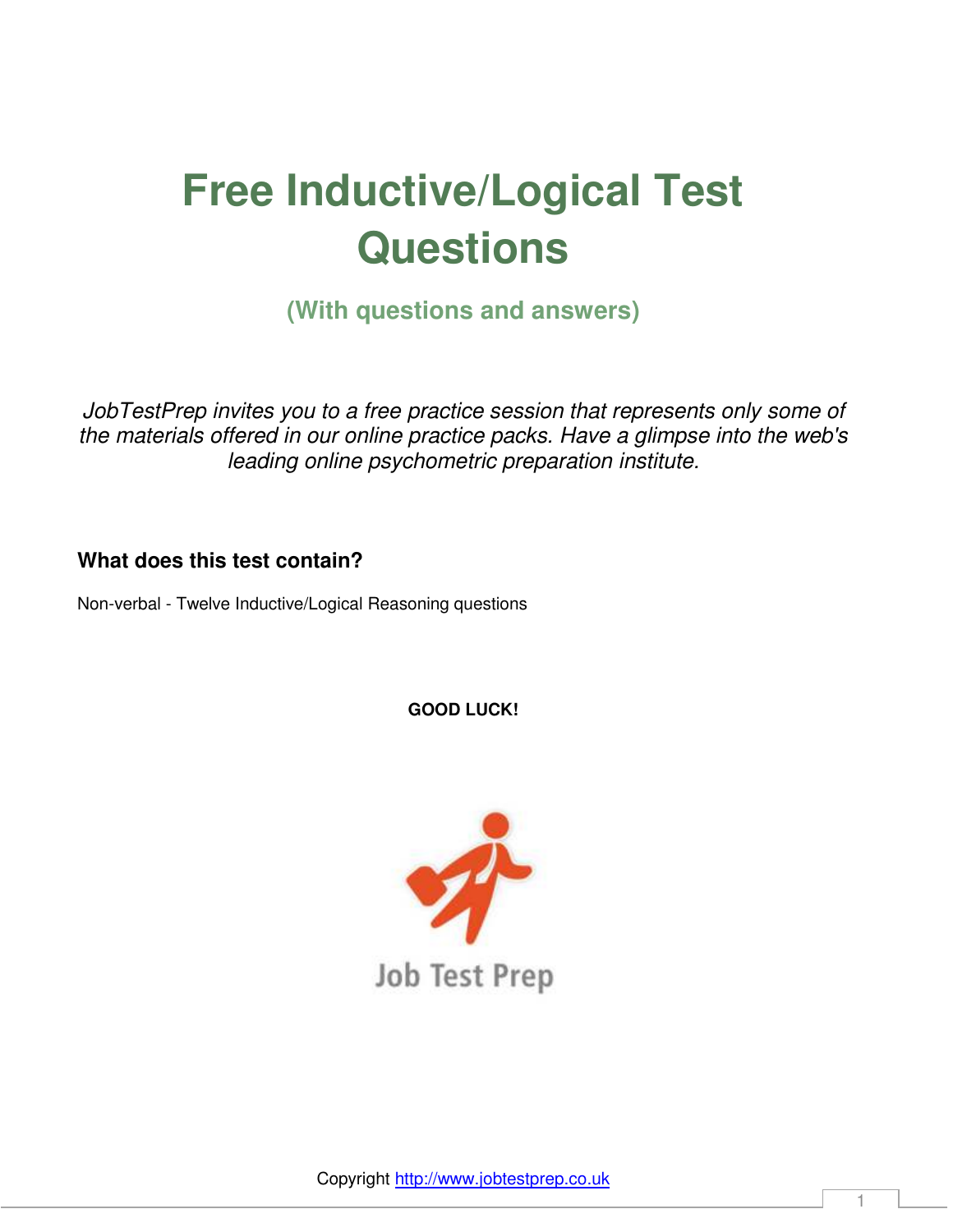

**Which of the shapes below continues the sequence:** 



#### **Explanation**

All triangles "move" slightly counter-clockwise and outside. A good solving tip would be to try and disassemble the complete figure to its elements (triangles) and to focus each time on one of the elements.

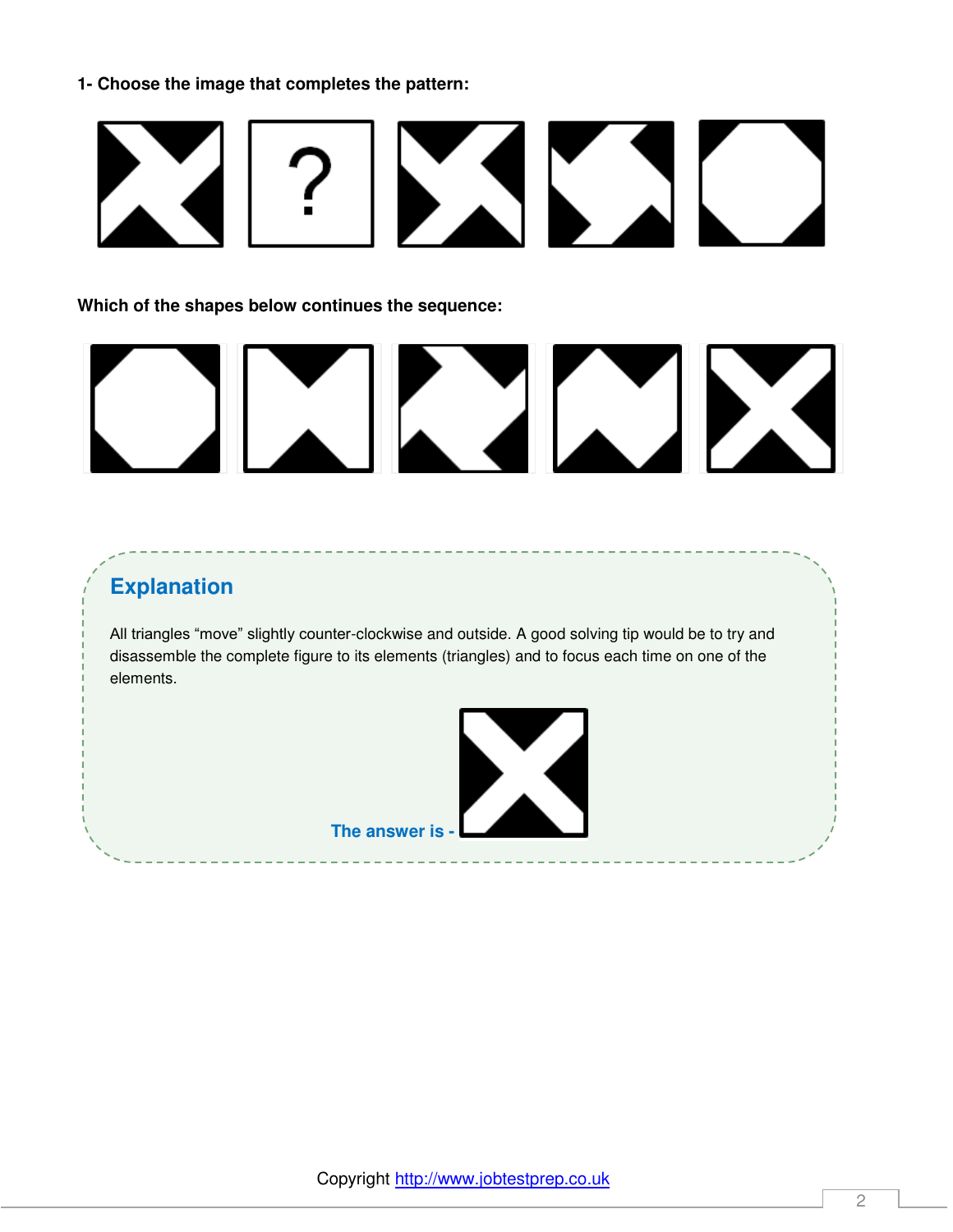

**Which of the shapes below continues the sequence:** 



### **Explanation**

The logic: An X shape is dotted with black and white dots. Both sets of dots are independent and follow a similar pattern. In each frame, a black dot is added counter-clockwise in the angles of the X shape, until all the angles are occupied. Then a dot is reduced, also counter-clockwise. The same pattern occurs with the white dots, only in a clockwise manner.

Examining the changes before and after, the "question mark" figure should look the same as in frame 2, only with an additional black dot (making all four black dots present) and an additional white dot in the upper right corner, as determined by the pattern.



**The answer is**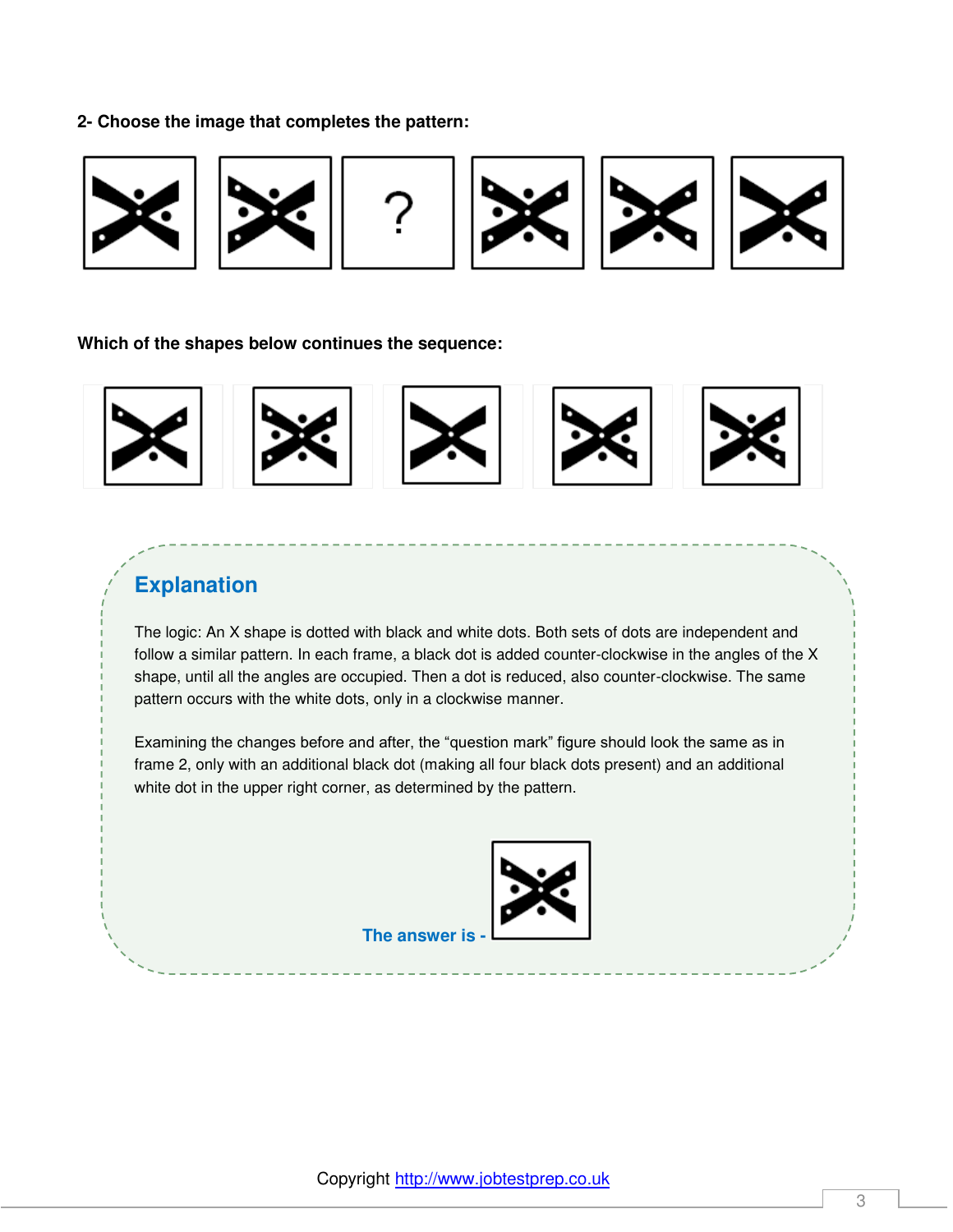

**Which of the shapes below continues the sequence:** 



#### **Explanation**

The logic: The next frame after each step portrays a mirror image of the previous frame. In addition, every two steps a shape is added to the frame. Answer choice 3 is a mirrored version of frame 5 and is therefore the correct answer.

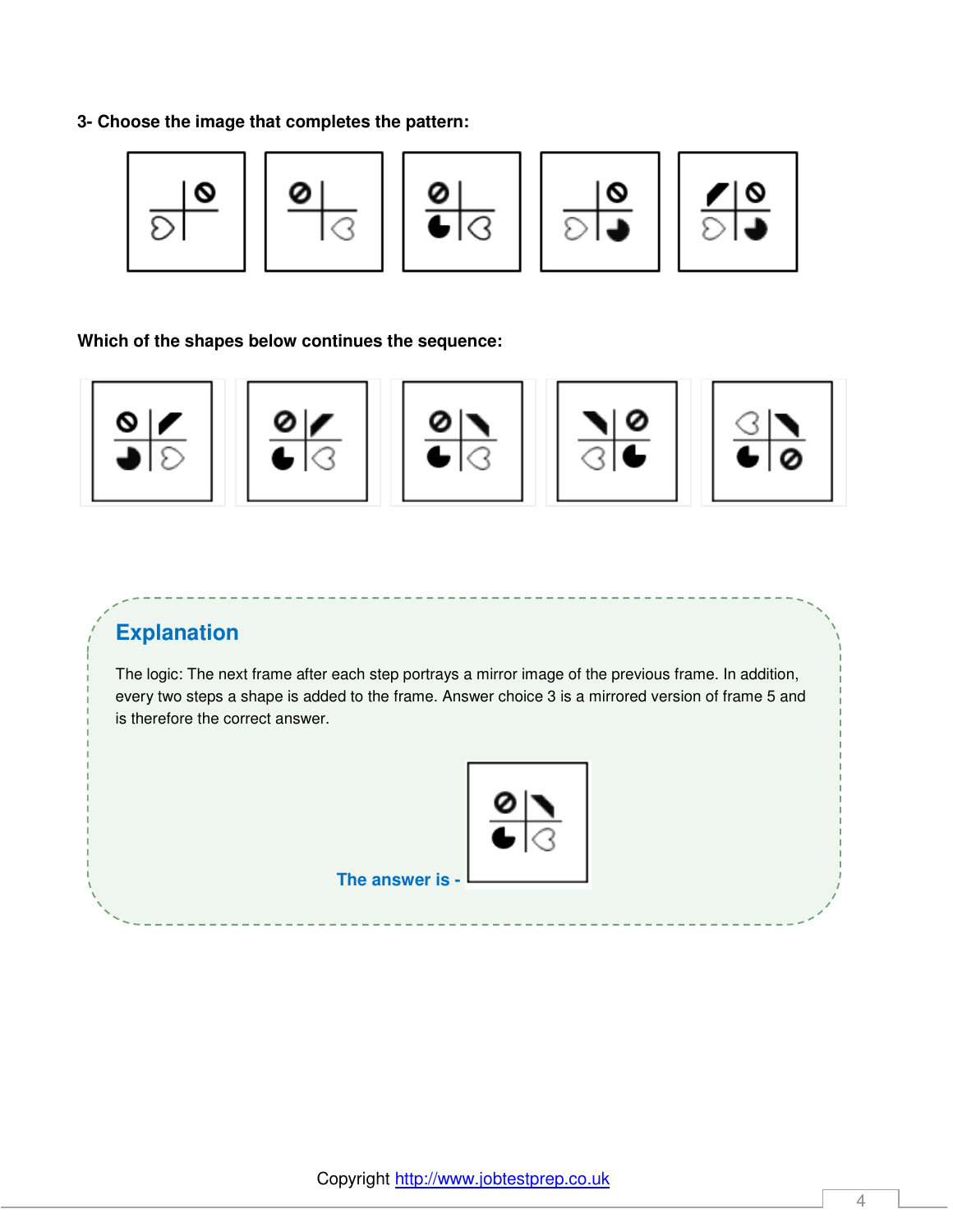

**Which of the shapes below continues the sequence:** 



# **Explanation**

The sketch is built stage by stage and in each step an additional line is added. This guideline eliminates answer choices 1, 2 and 4. Notice also that the new line never touches the last line added, which eliminates answer choice 5.



Copyright [http://www.jobtestprep.co.uk](http://www.jobtestprep.co.uk/)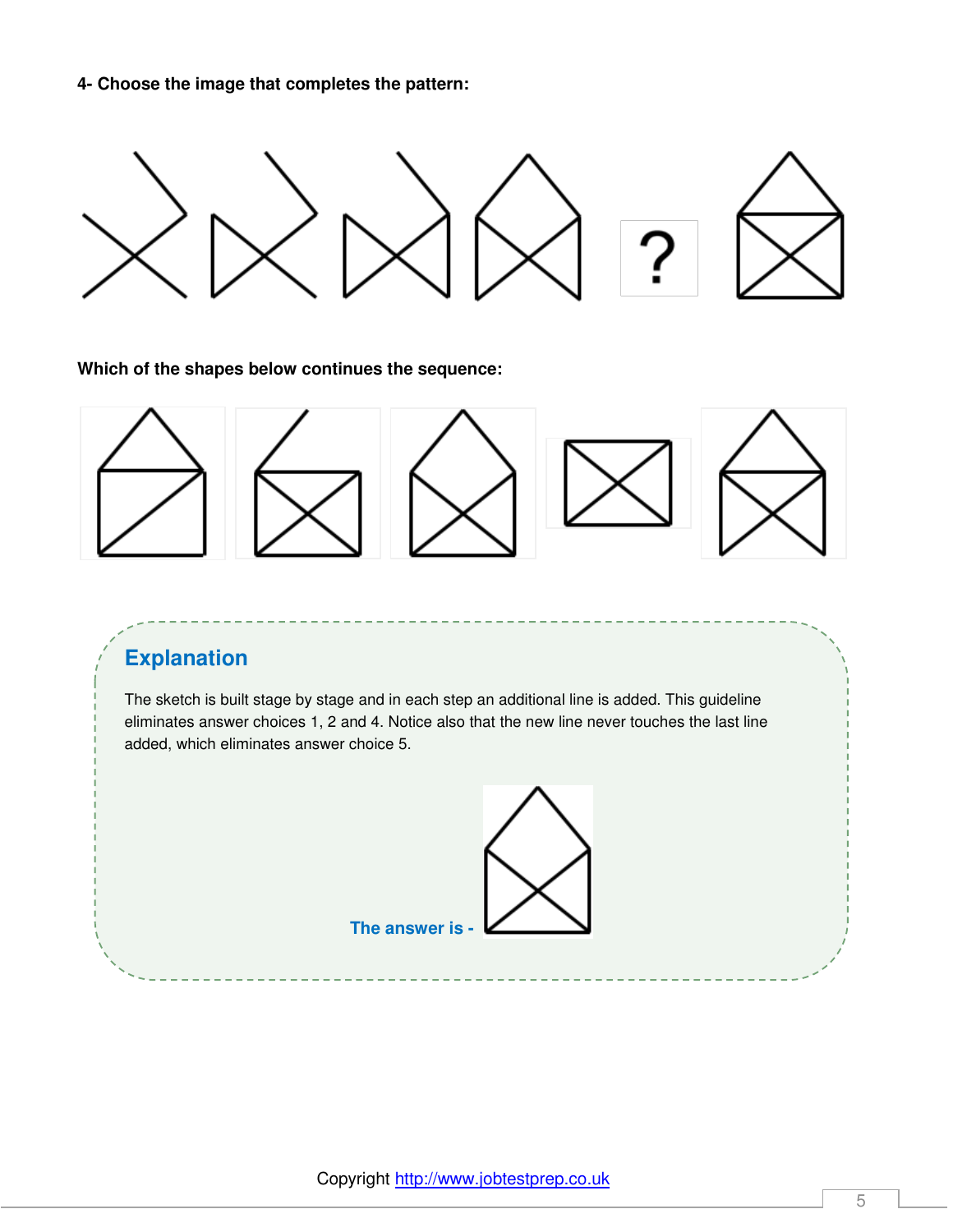

**Which of the shapes below continues the sequence:**



# **Explanation**

1) Each step, 45 degrees of the black circle is painted in white, counter clockwise.

2) Each step, a line drawn from the centre of the circle to the edge of the frame turns 45 degrees clockwise.



**The answer is -**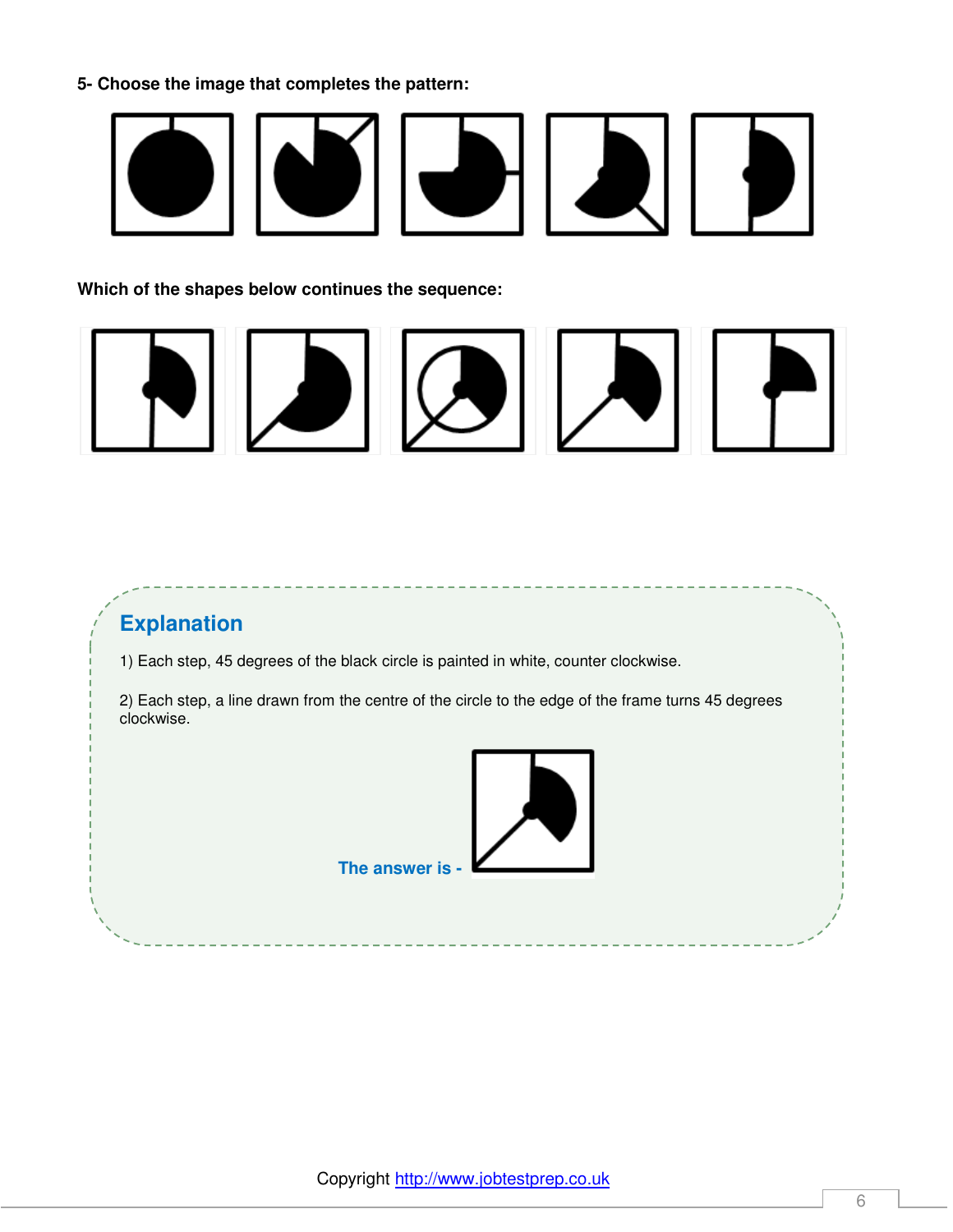

**Which of the shapes below replaces the missing box above?**



# **Explanation**

Each object in the series consists of 3 shapes. The logic of the sequence is defined by the relations between theses shapes.

The external shape appears as the middle shape in the next frame; the middle shape disappears in the next frame; the inner shape determines the external shape two steps forward, e.g. the inner pentagon in the first frame appeared as the external shape in the third frame.

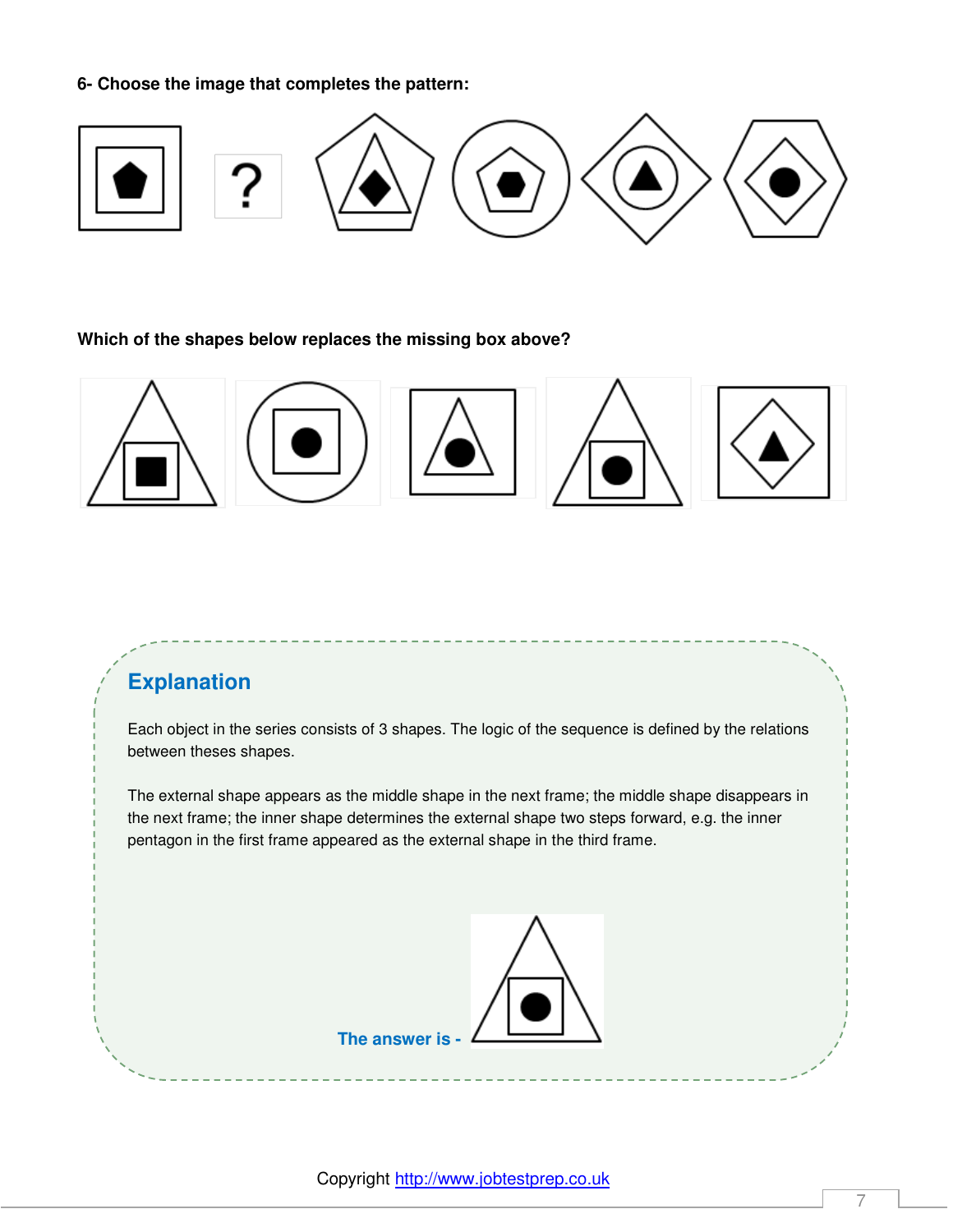











**Which of the shapes below replaces the missing box above?** 











## **Explanation**

Each square contains 3 shapes. The black circle is the only shape that constantly appears. It "travels" along the column up and down, one step at a time. The other shapes appear in two consecutive squares, and then do not appear in the next square. The shape that remains in the frame (in regards to the last step from the left) maintains its relative position to the other shape (not the circle).

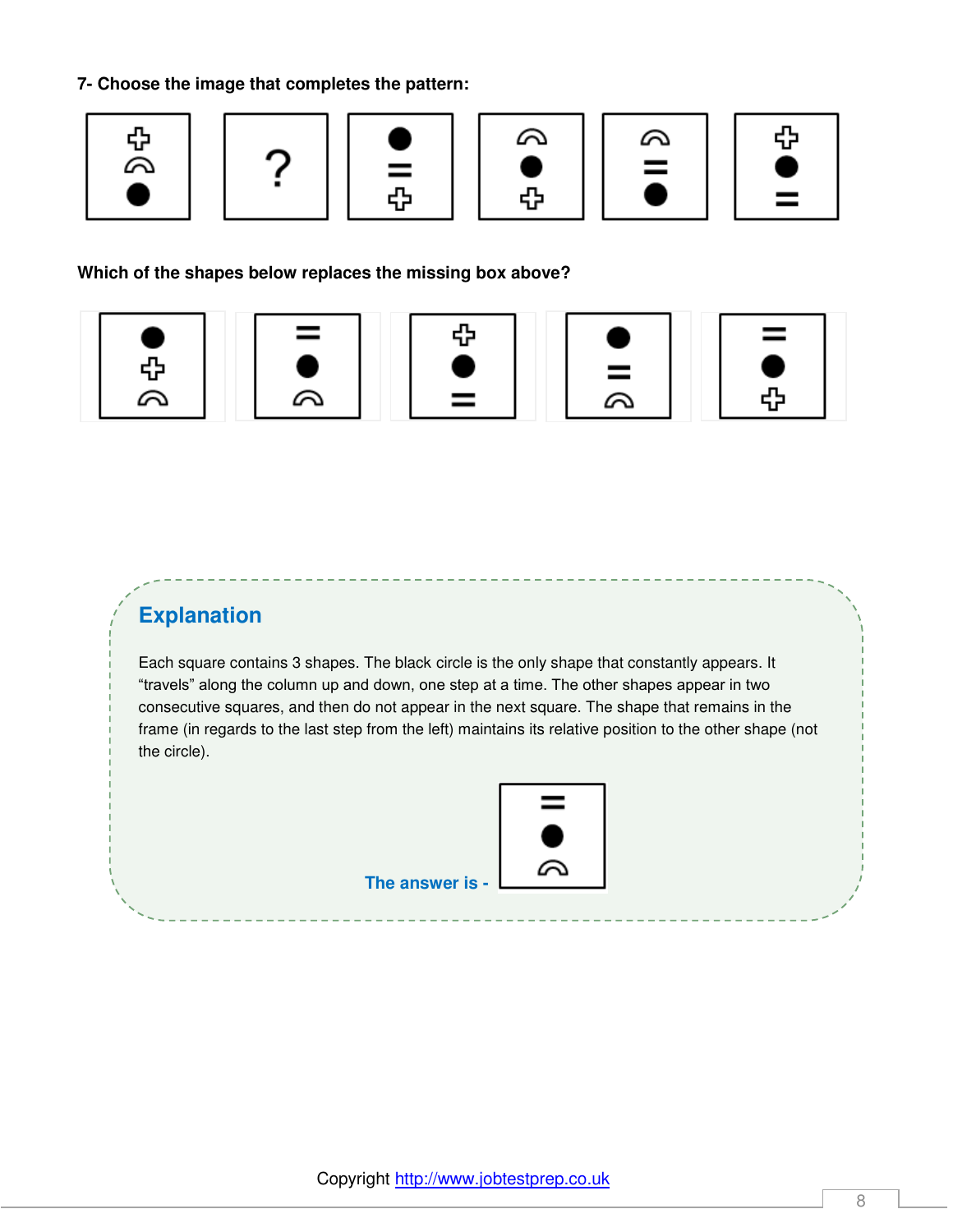**8- Choose the image that completes the pattern:** 



#### **Which of the shapes below replaces the missing box above?**



# **Explanation**

Each diagram can be seen as a series of triangles around a horizontal axis. At each step, the right hand triangle relocates to the beginning of the sequence causing a shift to the right.



**The answer is -**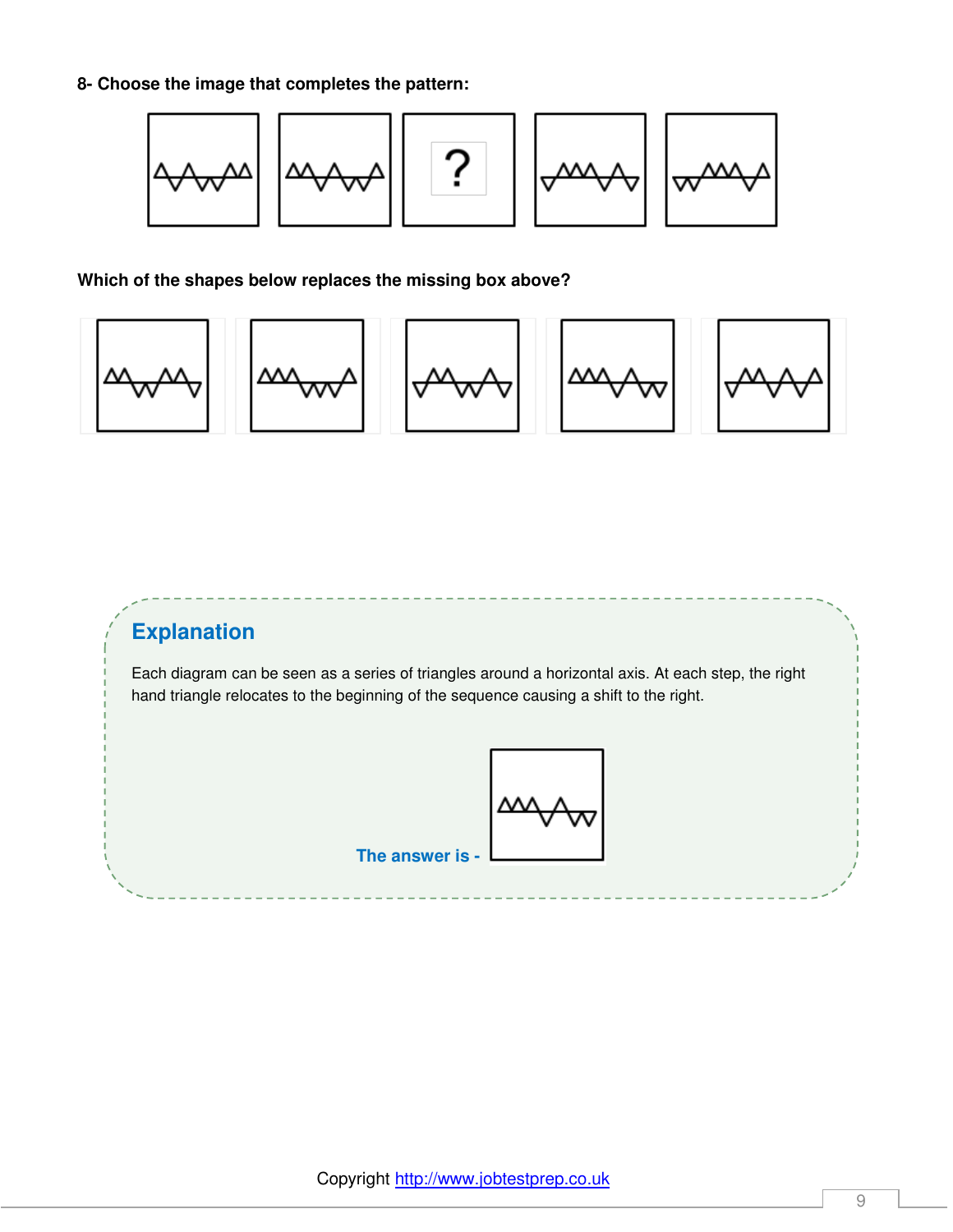

**Which of the shapes below replaces the missing box above?**



# **Explanation**

The logic: Pairs of columns are reflections of one another, (The 1st and the 3rd, the 2nd and the 4th).

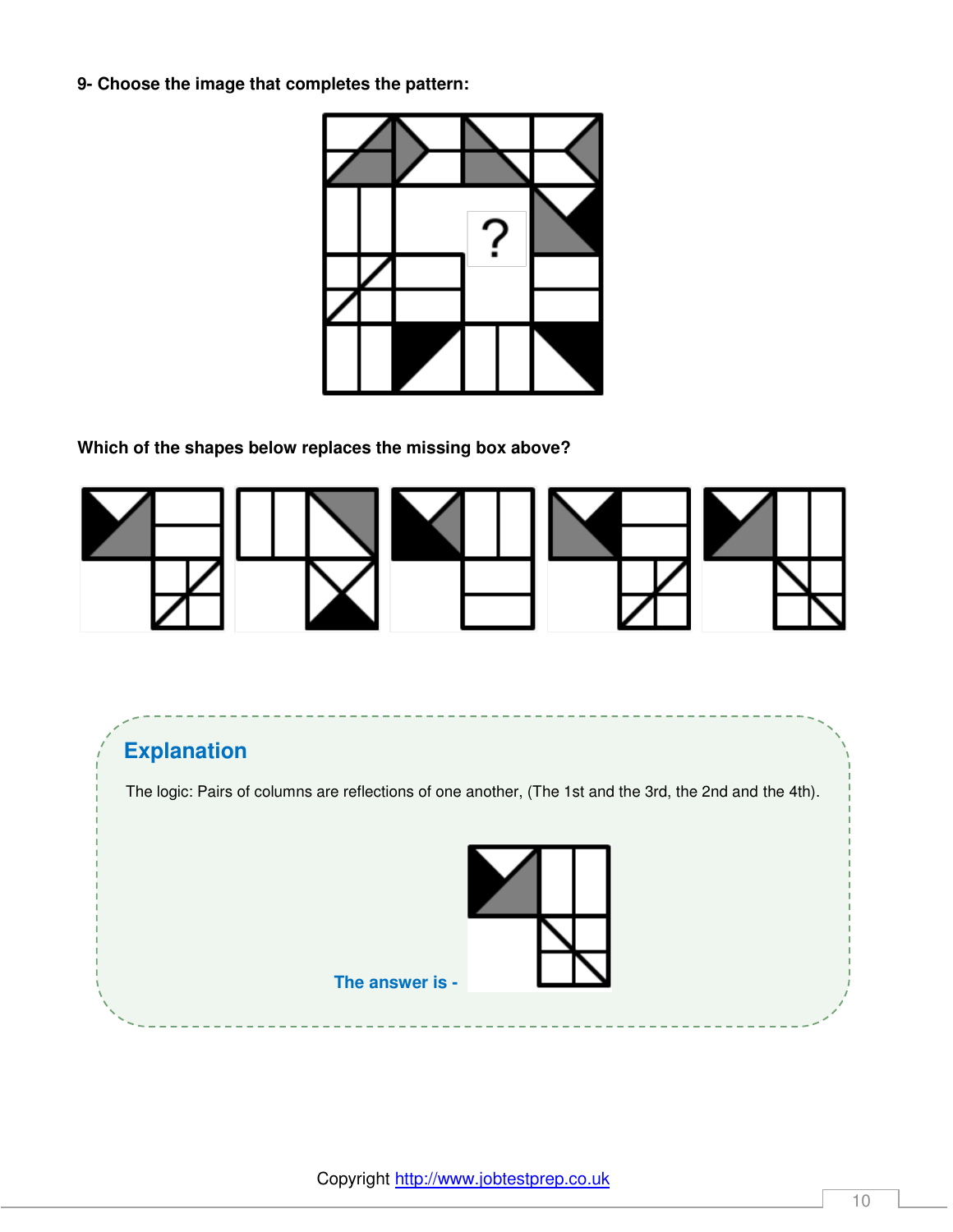**10- Choose the odd one out:** 



- **1. 1**
- **2. 2**
- **3. 3**
- **4. 4**
- **5. 5**

# **Explanation**

All frames besides frame 5 are symmetrical, which means that they can be crossed somewhere by a straight line that will divide them into two similar parts (mirrored). There is no such option in frame 5.

#### **The correct answer is 5.**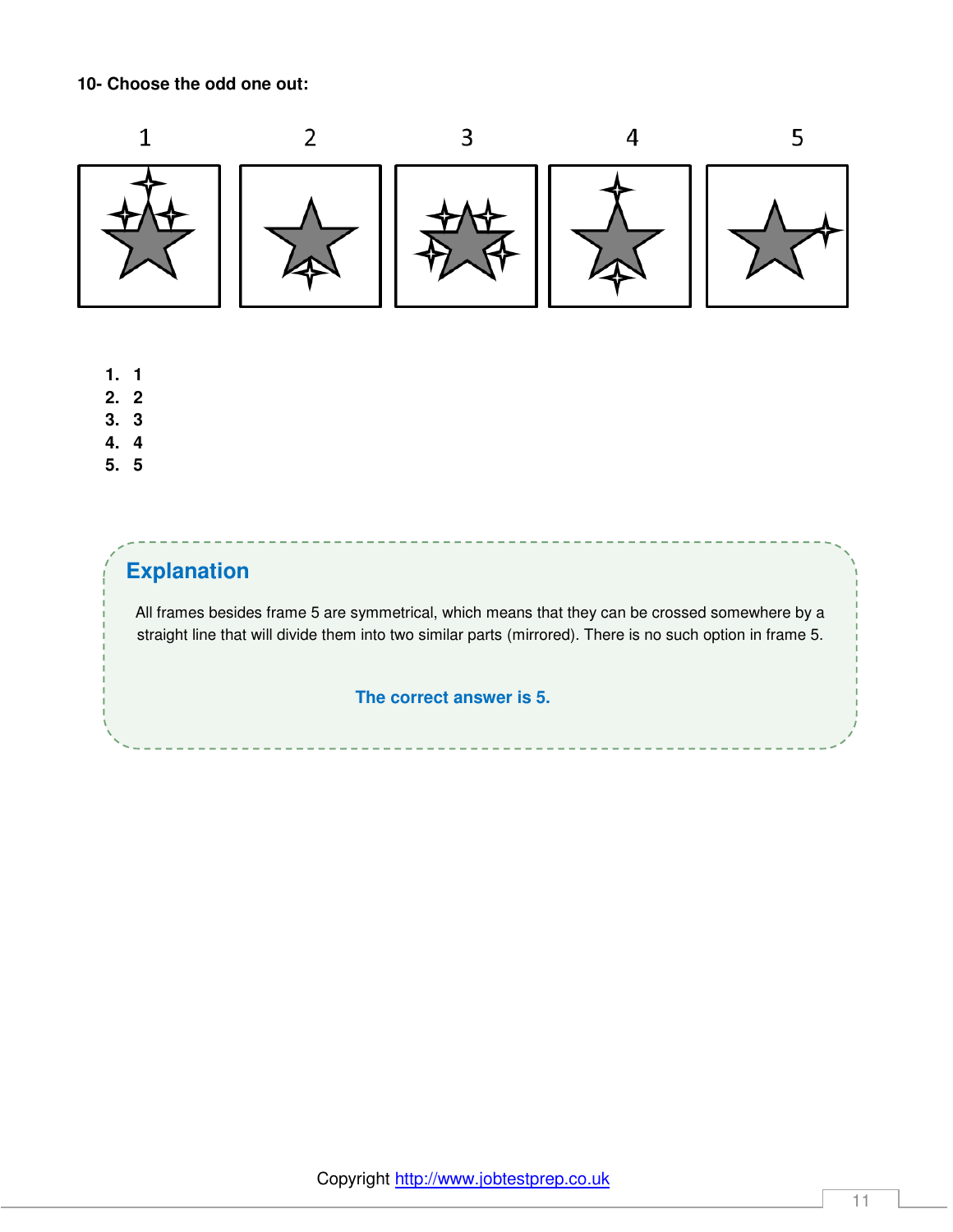**11- Choose the odd one out:**



- **1. 1**
- **2. 2**
- **3. 3**
- **4. 4**
- **5. 5**

# **Explanation**

The logic: In each square, two hearts are located on both sides of an arrow. It is insignificant whether the hearts are located near the head of the arrow or near its tail. In all of the options except for option 2, the white heart is always to the right of the arrow, unrelated to the relative location of the arrow. Option 2 breaks this pattern.

#### **The correct answer is 2.**